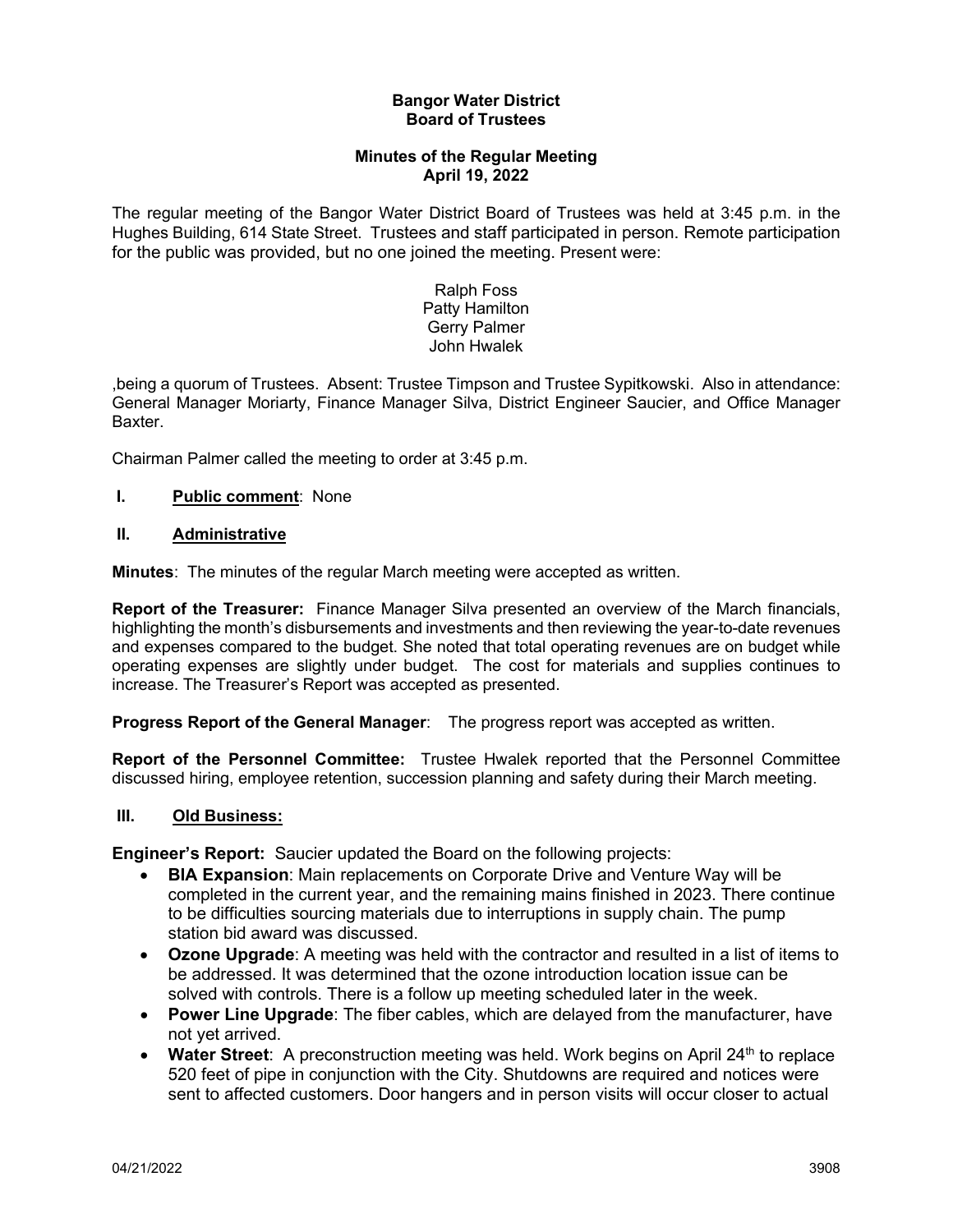#### shutdowns.

**Solar Update:** A purchase and Sale Agreement has been completed and will be considered by the Board at their May meeting.

**Thomas Hill Deed Update:** Bangor City Council voted to formalize the deed granting Bangor Water land surrounding Thomas Hill Standpipe as described on City tax maps. The current boundary was changed to realign with the Thomas Hill Road.

**T-Mobile Generator Update:** The Historical Preservation Commission approved T-Mobile's request for a diesel generator at the Thomas Hill Standpipe at their April meeting. The amended plans include fencing and shrubbery. The lease must be revised before Board approves.

**Workforce Update**: Moriarty reported that a District Engineer and two Utility Workers were recently hired, leaving one opening in the Construction Department. There are also two summer hydrant flushing positions that are vacant.

### **IV. New Business:**

**BIA Pump Station Bid:** Bids were opened on April 19<sup>th</sup>. Project is funded by the State Revolving Fund and has a projected start up in the fall of 2022 and an expected end in the spring of 2023. The Engineer's recommendation is to award the bid to the low bidder, Apex Construction. It was upon motion being made and duly seconded,

VOTED: Unanimously, to award contract to Apex Construction, contingent upon completed Purchase and Sale Agreement.

**Paving Bid**: Bid includes trench paving from leak repairs, valves, and other water infrastructure work.Moriarty recommended awarding to Roundy's Paving, who submitted the lowest bid. It was upon motion being made and duly seconded,

VOTED: Unanimously, to award the paving bid to Roundy's Paving.

**Vehicle and Equipment Bid:** Moriarty updated the Board on the replacement of a dump truck and purchase of a skid steer. The Construction Supervisor recommends that Freightliner be awarded the bid for the dump truck, as they were the lowest bidder that included a heavy-duty truck body. The front-end loader will be traded for a new skid steer with cutter and broom attachments that can be used as a loader as well as for easement clearing and for street cleaning. The Construction Supervisor's recommendation is to award the skid steer bid, with the inclusion of cutter and broom attachments to the low bidder, Jordan Equipment. After discussion, it was upon motion being made and duly seconded,

VOTED: Unanimously, to award the dump truck with heavy duty body to Freightliner.

VOTED: Unanimously, to award the skid steer with cutter and broom attachments bid to Jordan Equipment.

**Thomas Hill Standpipe Tours:** The spring standpipe tour is scheduled for May 18<sup>th</sup> from 3 to 6 PM and is fully staffed.